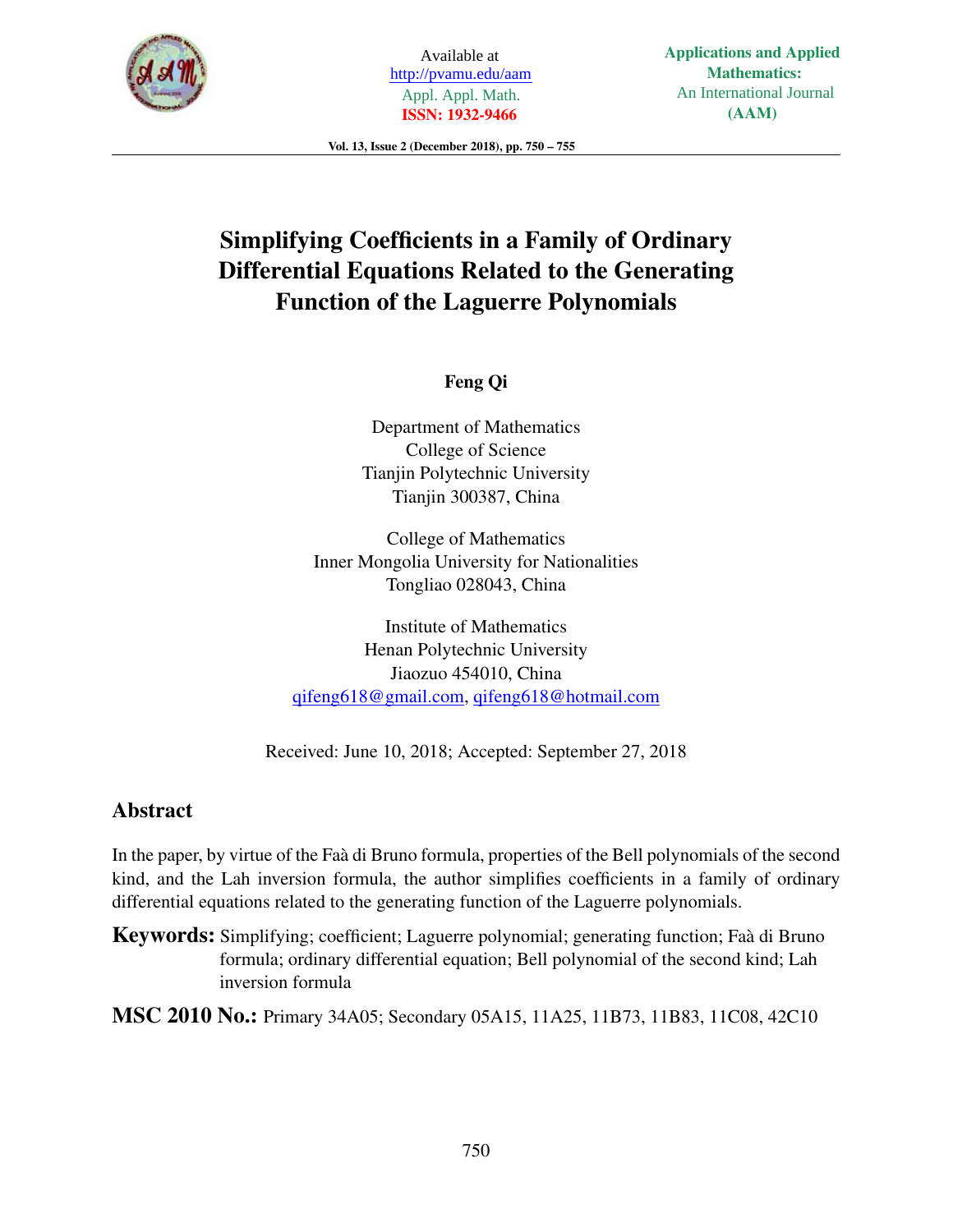#### 1. Introduction

In (Kim et al., 2016, Theorem 1), it was established inductively and recursively that the family of differential equations

$$
F^{(n)}(t) = F(t) \sum_{i=n}^{2n} \frac{a_{i-n}(n, x)}{(1-t)^i}, \quad n \in \mathbb{N},
$$
 (1)

has a solution

$$
F(t) = \frac{1}{1-t} \exp\left(-\frac{xt}{1-t}\right),\tag{2}
$$

where  $a_0(n, x) = n!$ ,  $a_n(n, x) = (-x)^n$ ,

$$
a_j(n,x) = (-x)^j \sum_{i_j=0}^{n-j} \sum_{i_{j-1}=0}^{n-i_j-j} \cdots \sum_{i_1=0}^{n-i_j-\cdots-i_2-j} \langle n+j \rangle_{i_j}
$$
  
 
$$
\times \prod_{k=2}^j \langle n-i_j-\cdots-i_k-[j-(2k-2)] \rangle_{i_{k-1}}(n-i_j-\cdots-i_1-j)!, \quad 2 \le j \le n-1, \quad (3)
$$

the falling factorial

$$
\langle x \rangle_n = \prod_{k=0}^{n-1} (x - k) = \begin{cases} x(x - 1) \cdots (x - n + 1), & n \ge 1, \\ 1, & n = 0, \end{cases}
$$

and the function  $F(t)$  in (2) can be used to generate the Laguerre polynomials  $L_n(x)$  by

$$
F(t) = \frac{1}{1-t} \exp\left(-\frac{xt}{1-t}\right) = \sum_{n=0}^{\infty} L_n(x) t^n.
$$

Hereafter, the expression (3) was employed in (Kim et al., 2016, Theorem 2).

It is not difficult to see that

(1) the expression (3) is too complicated to be remembered, understood, and computed easily;

(2) the original proof of (Kim et al., 2016, Theorem 1) is long and tedious.

In this paper, we will provide a nice and standard proof for (Kim et al., 2016, Theorem 1) and, more importantly, discover a simple, meaningful, and significant form for  $a_i(n, x)$ .

#### 2. Main results

Our main results can be stated as the following theorem.

#### Theorem 2.1.

For  $n \geq 0$ , the function  $F(t)$  defined by (2) and its derivatives satisfy

$$
F^{(n)}(t) = \frac{n!}{(1-t)^n} \left[ \sum_{k=0}^n (-1)^k {n-1 \choose k-1} \frac{x^{k-1}}{k!} \frac{x-k(1-t)}{(1-t)^k} \right] F(t),\tag{4}
$$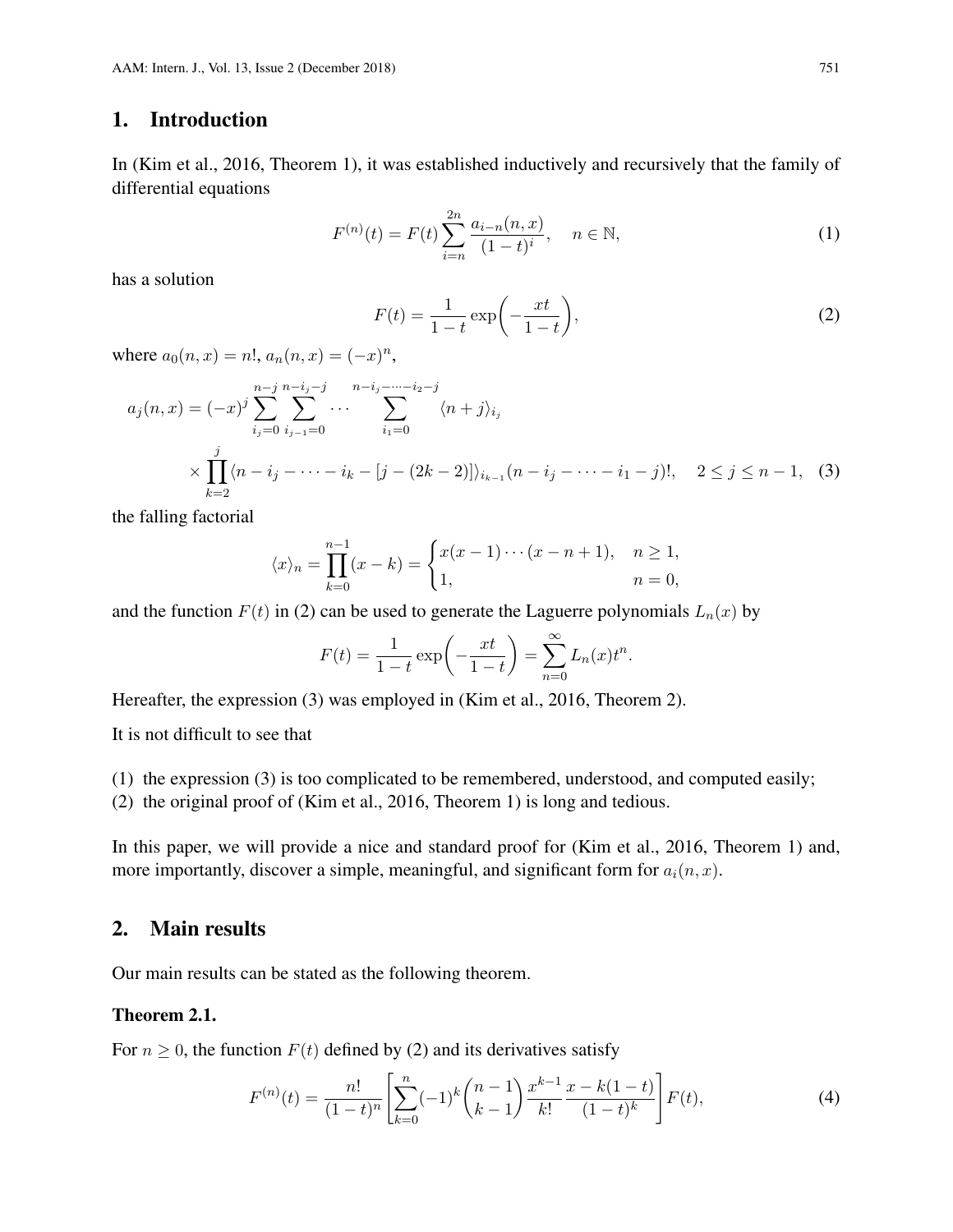and

$$
F(t) = \frac{n!(1-t)^n}{x^{n-1}[x-n(1-t)]} \sum_{k=0}^n \frac{(-1)^k}{k!} {n-1 \choose k-1} (1-t)^k F^{(k)}(t),
$$
\n(5)

where  $\binom{-1}{-1} = 1$  and  $\binom{k}{-1}$  $\binom{k}{-1} = 0$  if  $k \geq 0$ .

#### *Proof:*

The famous Faà di Bruno formula reads that

$$
\frac{d^n}{dt^n} f \circ h(t) = \sum_{k=0}^n f^{(k)}(h(t)) B_{n,k}(h'(t), h''(t), \dots, h^{(n-k+1)}(t)),
$$
\n(6)

.

,

where  $n \geq 0$  and the Bell polynomials of the second kind  $B_{n,k}(x_1, x_2, \ldots, x_{n-k+1})$  for  $n \geq k \geq 0$ are defined (Comtet, 1974, p. 134, Theorem A) and (Comtet, 1974, p. 139, Theorem C) by

$$
B_{n,k}(x_1, x_2, \ldots, x_{n-k+1}) = \sum_{\substack{1 \le i \le n-k+1 \\ \bar{\ell}_i \in \{0\} \cup \mathbb{N} \\ \sum_{i=1}^{n-k+1} i \ell_i = n \\ \sum_{i=1}^{n-k+1} \ell_i = k}} \frac{n!}{\prod_{i=1}^{n-k+1} \ell_i!} \prod_{i=1}^{n-k+1} \left(\frac{x_i}{i!}\right)^{\ell_i}.
$$

The function  $F(t)$  in (2) can be rearranged as

$$
F(t) = \frac{e^x}{x} \frac{x}{1-t} \exp\left(-\frac{x}{1-t}\right)
$$

Applying  $u = h(t) = \frac{x}{1-t}$  and  $f(u) = \frac{u}{e^u}$  to (6) gives

$$
\frac{x}{e^x} F^{(n)}(t) = \sum_{k=0}^n \frac{d^k}{du^k} \left(\frac{u}{e^u}\right) B_{n,k} \left(\frac{1!x}{(1-t)^2}, \frac{2!x}{(1-t)^3}, \dots, \frac{(n-k+1)!x}{(1-t)^{n-k+2}}\right)
$$

$$
= \sum_{k=0}^n \frac{d^k}{du^k} \left(\frac{u}{e^u}\right) x^k \left(\frac{1}{1-t}\right)^{n+k} B_{n,k} (1!, 2!, \dots, (n-k+1)!)
$$

$$
= \sum_{k=0}^n (-1)^k \frac{u-k}{e^u} x^k \left(\frac{1}{1-t}\right)^{n+k} \frac{n!}{k!} \binom{n-1}{k-1}
$$

$$
= \left(\frac{1}{1-t}\right)^n \exp\left(-\frac{x}{1-t}\right) \sum_{k=0}^n (-1)^k \binom{n-1}{k-1} \frac{n!}{k!} x^k \left(\frac{x}{1-t} - k\right) \left(\frac{1}{1-t}\right)^k,
$$

where we used the identities

$$
B_{n,k}(abx_1, ab^2x_2, \dots, ab^{n-k+1}x_{n-k+1}) = a^k b^n B_{n,k}(x_1, x_2, \dots, x_{n-k+1}),
$$

and

$$
B_{n,k}(1!,2!,\ldots,(n-k+1)!)=\frac{n!}{k!}\binom{n-1}{k-1}
$$

in (Comtet, 1974, p. 135) and (Qi, 2016, Remark 3.5). The formula (4) is thus proved.

The Lah inversion theorem in (Aigner, 1979, p. 96, Corollary 3.38 (iii)) and (Aigner, 2007, pp. 60– 61, Exercise 2.9) reads that

$$
(-1)^n a_n = \sum_{k=0}^n \frac{n!}{k!} \binom{n-1}{k-1} b_k \iff (-1)^n b_n = \sum_{k=0}^n \frac{n!}{k!} \binom{n-1}{k-1} a_k.
$$
 (7)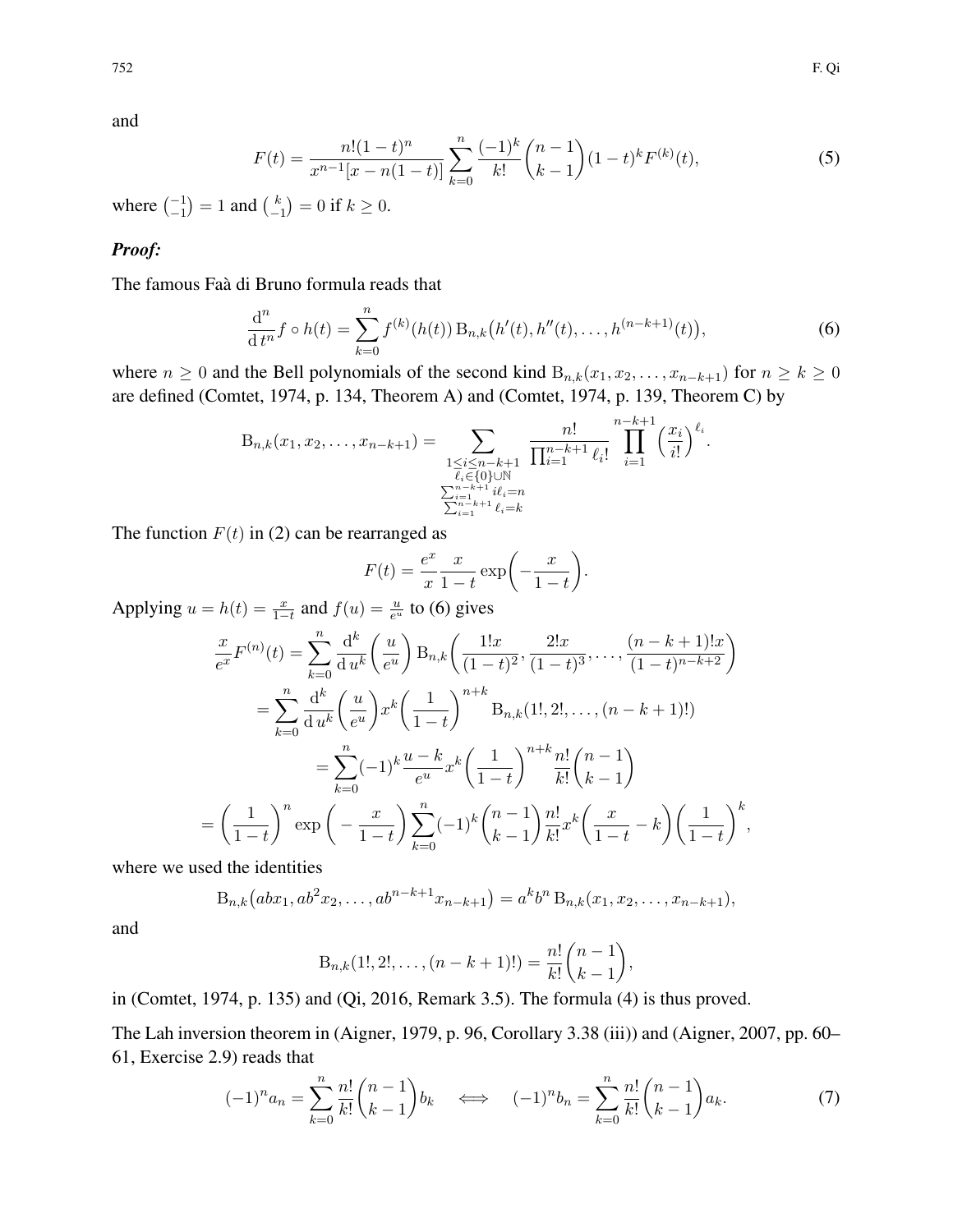Combining (7) with (4) arrives at

$$
\frac{x^{n-1}[x-n(1-t)]}{(1-t)^n} = \sum_{k=0}^n (-1)^k \binom{n-1}{k-1} \frac{n!}{k!} \frac{(1-t)^k}{F(t)} F^{(k)}(t),
$$

which can be rewritten as (5). The proof of Theorem 2.1 is complete.

## 3. Remarks

Finally, we list several remarks on our main results and closely related things.

#### Remark.

The equations (4) and (5) can be regarded as inversion formulas each other.

#### Remark.

The equation (5) is a new one which cannot be obtained inductively and recursively, as was in Kim et al. (2016).

#### Remark.

The equation (4) can be rewritten as

$$
F^{(n)}(t) = \frac{F(t)}{(1-t)^n} \sum_{k=0}^n (-1)^k {n-1 \choose k-1} \frac{n!}{k!} \left[ \frac{x^k}{(1-t)^k} - \frac{kx^{k-1}}{(1-t)^{k-1}} \right]
$$
  
\n
$$
= \frac{F(t)}{(1-t)^n} \left[ \sum_{k=0}^n (-1)^k {n-1 \choose k-1} \frac{n!}{k!} \frac{x^k}{(1-t)^k} - \sum_{k=1}^n (-1)^k {n-1 \choose k-1} \frac{n!}{k!} \frac{kx^{k-1}}{(1-t)^{k-1}} \right]
$$
  
\n
$$
= \frac{F(t)}{(1-t)^n} \left[ \sum_{k=0}^n (-1)^k {n-1 \choose k-1} \frac{n!}{k!} \frac{x^k}{(1-t)^k} + \sum_{k=0}^{n-1} (-1)^k {n \choose k+1} \frac{(n-1)!}{k!} \frac{(k+1)x^k}{(1-t)^k} \right]
$$
  
\n
$$
= \frac{F(t)}{(1-t)^n} \left[ \frac{(-1)^n x^n}{(1-t)^n} + \sum_{k=0}^{n-1} (-1)^k {n \choose k} \frac{n!}{k!} \frac{x^k}{(1-t)^k} \right]
$$
  
\n
$$
= \frac{F(t)}{(1-t)^n} \sum_{k=0}^n (-1)^k {n \choose k} \frac{n!}{k!} \frac{x^k}{(1-t)^k}.
$$
 (8)

The equation (1) can be reformulated as

$$
F^{(n)}(t) = F(t) \sum_{i=0}^{n} \frac{a_i(n, x)}{(1 - t)^{n + i}}, \quad n \in \mathbb{N}.
$$
 (9)

#### Remark.

The motivations in the papers Qi (2018a,b,c), Qi and Guo (2018, 2017), Qi et al. (2019a, 2018a, 2019b, 2018b,c), Qi and Zhao (2018), Zhao et al. (2018) are same as the one in this paper.

#### Remark.

This paper is a slightly modified version of the preprint Qi (2017).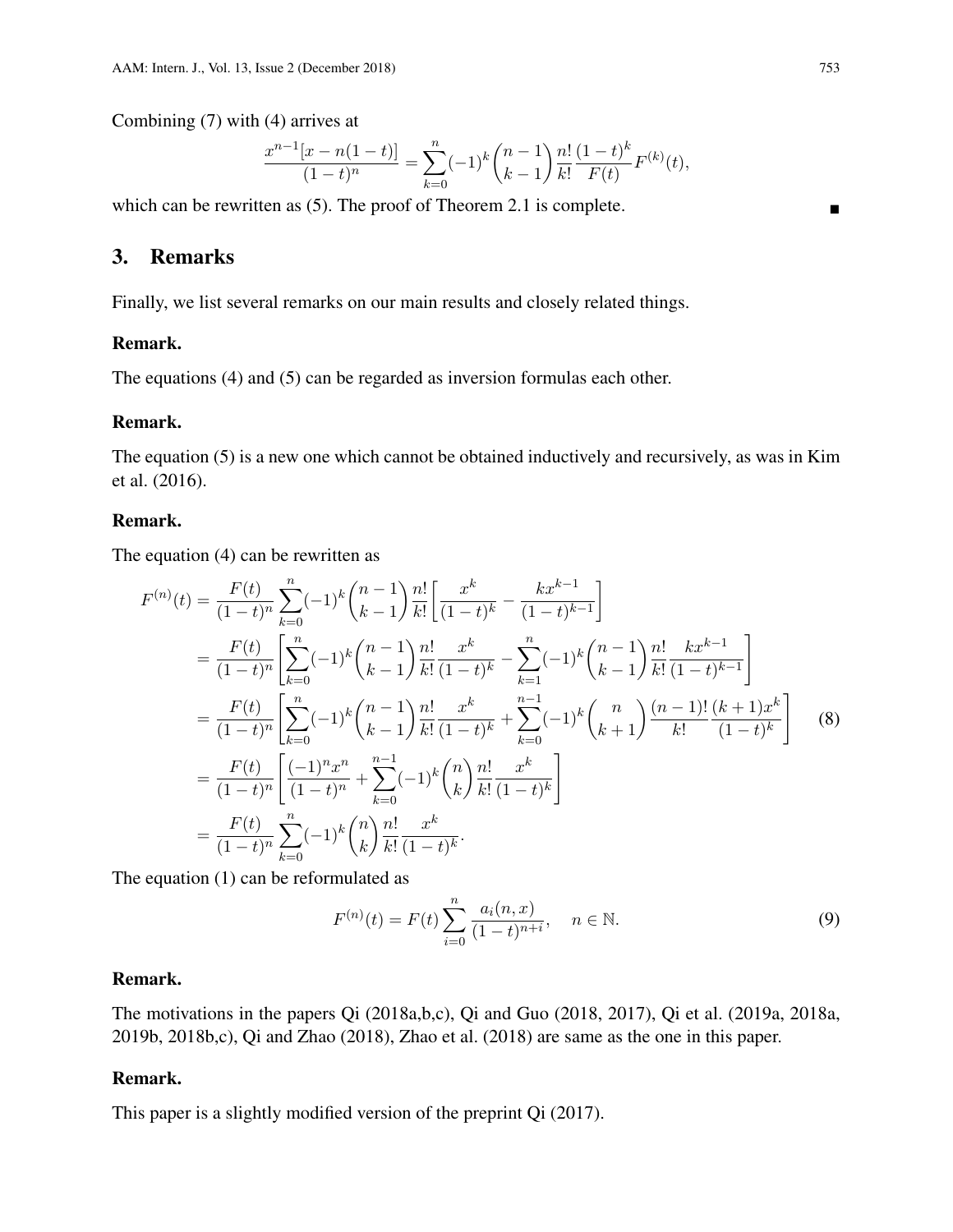### 4. Conclusions

Comparing two equalities (8) and (9) reveals that

$$
a_k(n,x) = (-1)^k \binom{n}{k} \frac{n!}{k!} x^k,
$$

for  $n \ge k \ge 0$ . This form for  $a_k(n, x)$  is apparently simpler, more meaningful, and more significant than the one (3) obtained in (Kim et al., 2016, Theorem 1).

#### *Acknowledgement:*

*The author thanks the anonymous referees for their careful comments on and valuable suggestions to the original version of this paper.*

#### REFERENCES

- Aigner, M. (1979). *Combinatorial Theory*, Grundlehren der Mathematischen Wissenschaften [Fundamental Principles of Mathematical Sciences], 234, Springer-Verlag, Berlin-New York.
- Aigner, M. (2007). *Discrete Mathematics*, translated from the 2004 German original by David Kramer, American Mathematical Society, Providence, RI.
- Comtet, L. (1974). *Advanced Combinatorics: The Art of Finite and Infinite Expansions*, Revised and Enlarged Edition, D. Reidel Publishing Co., Dordrecht and Boston. Available online at https://doi.org/10.1007/978-94-010-2196-8.
- Kim, T., Kim, D.S., Hwang, K.-W., and Seo, J.J. (2016). Some identities of Laguerre polynomials arising from differential equations, Advances in Difference Equations, 2016, 2016:159, 9 pages. Available online at https://doi.org/10.1186/s13662-016-0896-1.
- Qi, F. (2016). Diagonal recurrence relations for the Stirling numbers of the first kind, Contributions to Discrete Mathematics, Vol. 11, No. 1, pp. 22–30. Available online at http://hdl.handle.net/10515/sy5wh2dx6 and https://doi.org/10515/sy5wh2dx6.
- Qi, F. (2017). Simplifying coefficients in a family of ordinary differential equations related to the generating function of the Laguerre polynomials, ResearchGate Preprint, available online at https://doi.org/10.13140/RG.2.2.13602.53448.
- Qi, F. (2018a). A simple form for coefficients in a family of nonlinear ordinary differential equations, Advances and Applications in Mathematical Sciences, Vol. 17, No. 8, pp. 555–561.
- Qi, F. (2018b). Notes on several families of differential equations related to the generating function for the Bernoulli numbers of the second kind, Turkish Journal of Analysis and Number Theory, Vol. 6, No. 2, pp. 40–42. Available online at https://doi.org/10.12691/tjant-6-2-1.
- Qi, F. (2018c). Simple forms for coefficients in two families of ordinary differential equations, Global Journal of Mathematical Analysis, Vol. 6, No. 1, pp. 7–9. Available online at https://doi.org/10.14419/gjma.v6i1.9778.
- Qi, F. and Guo, B.-N. (2017). Explicit formulas and recurrence relations for higher order Eulerian